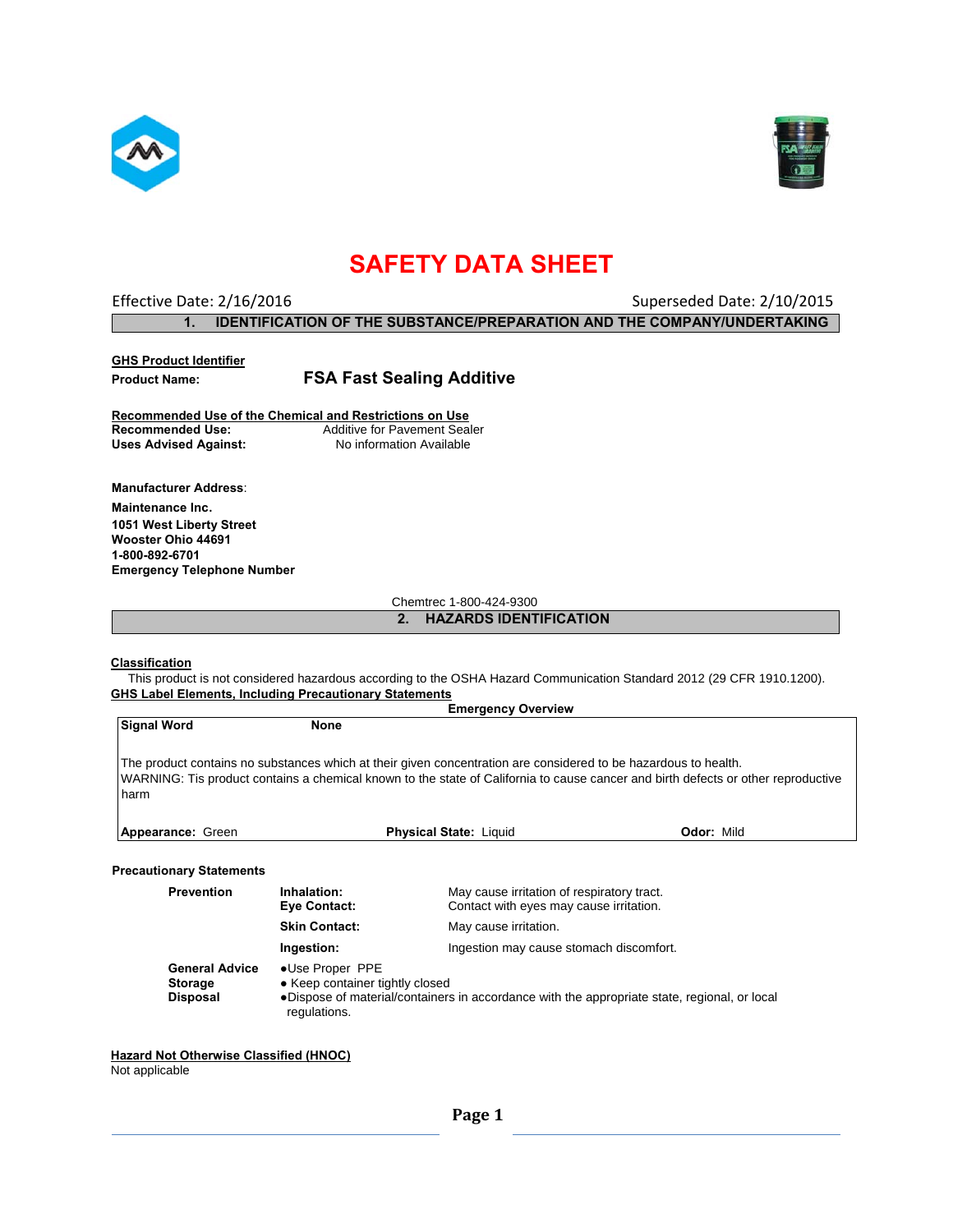## **3. COMPOSITION/INFORMATION ON INGREDIENTS**

| <b>Chemical Name</b>       | <b>CAS Number</b> | Weight % | <b>Trade Secret</b> |
|----------------------------|-------------------|----------|---------------------|
| <b>Proprietary Polymer</b> | Proprietary       | 45-59    |                     |

*\*The exact percentage of composition has been withheld as a trade secret.* 

#### **4. FIRST AID MEASURES**

| <b>Description of Necessary First-Aid</b> |                                                                                                                                            |
|-------------------------------------------|--------------------------------------------------------------------------------------------------------------------------------------------|
| <b>Eye Contact</b>                        | Rinse thoroughly with plenty of water for 15 minutes, also under the eyelids. If symptoms<br>persist, call a physician.                    |
| <b>Skin Contact</b>                       | Wash off immediately with soap and plenty of water. In the case of skin irritation or allergic<br>reactions, see a physician.              |
| <b>Inhalation</b>                         | Move to fresh air. If symptoms persist, call a physician.                                                                                  |
| Ingestion                                 | Drink plenty of water. Do NOT induce vomiting. Never give anything by mouth to an<br>unconscious person. Consult a physician if necessary. |

## **Most Important Symptoms/Effects, Acute and Delayed**

**Most Important Symptoms/Effects** No information available

**Indication of Immediate Medical Attention and Special Treatment Needed, If Necessary Notes to Physician** Treat Symptomatically. May cause sensitization by skin contact.

## **5. FIRE-FIGHTING MEASURES**

#### **Suitable Extinguishing Media**

Carbon Dioxide  $(CO<sub>2</sub>)$ . Dry Chemical. Foam. Water Fog.

#### **Unsuitable Extinguishing Media:** No data available

#### **Specific Hazards Arising from the Chemical**

No information available

| <b>Explosion Data</b>                   |      |
|-----------------------------------------|------|
| <b>Sensitivity to Mechanical Impact</b> | None |
| <b>Sensitivity to Static Discharge</b>  | None |

#### **Protective Equipment and Precautions for Firefighters**

As in any fire, wear self-contained breathing apparatus pressure- demand MSHA/NIOSH (approved or equivalent) and full protective gear.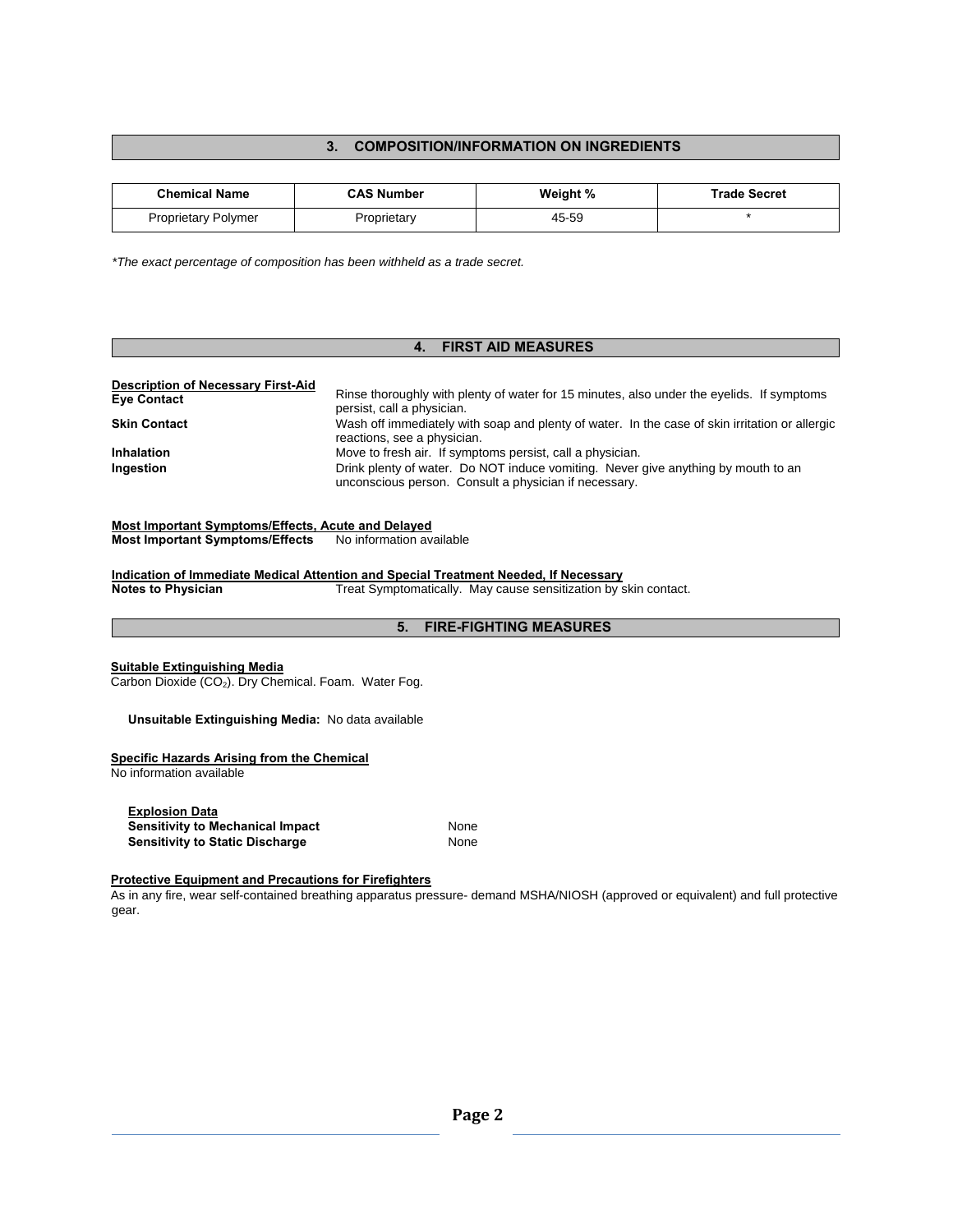## **6. ACCIDENTAL RELEASE MEASURES**

| <b>Personal Precautions:</b>                                          | <b>Personal Precautions, Protective Equipment, and Emergency Procedures</b><br>Ensure adequate ventilation. Avoid contact with skin, eyes and clothing. Use personal<br>protective equipment. |
|-----------------------------------------------------------------------|-----------------------------------------------------------------------------------------------------------------------------------------------------------------------------------------------|
| <b>Environmental Precautions</b><br><b>Environmental Precautions:</b> | See Section 12 for additional Ecological Information                                                                                                                                          |
| Methods and Materials for Containment and Cleaning Up                 |                                                                                                                                                                                               |
| <b>Methods for Containment:</b>                                       | Prevent further leakage or spillage if safe to do so.                                                                                                                                         |
| <b>Methods for Cleaning Up:</b>                                       | Dam up. Soak up with inert absorbent material. Pick up and transfer to properly labeled<br>containers. Clean contaminated surface thoroughly.                                                 |

### **7. HANDLING AND STORAGE**

# **Precautions for Safe Handling**

Handle in accordance with good industrial hygiene and safety practice. Avoid contact with skin, eyes, and clothing. Wear personal protective equipment. Avoid breathing vapors or mists. Do not eat, drink, or smoke when using this product. Wash thoroughly after handling.



**Conditions for Safe Storage, Including Any Incompatibilities Storage:** Keep container tightly closed keep from freezing **Incompatible Products:** None known.

**8. EXPOSURE CONTROLS / PERSONAL PROTECTION** 

**Control Parameters Exposure Guidelines** No data available

**Appropriate Engineering Controls Engineering Measures:** Showers

 Eyewash Stations Ventilation Systems

| Individual Protection Measures, such as Personal Protective Equipment |                                                                                                                                                                                               |  |
|-----------------------------------------------------------------------|-----------------------------------------------------------------------------------------------------------------------------------------------------------------------------------------------|--|
| <b>Eye/Face Protection:</b>                                           | If splashes are likely to occur, wear: Safety glasses with side shields.                                                                                                                      |  |
| <b>Skin and Body Protection:</b>                                      | Impervious gloves.                                                                                                                                                                            |  |
| <b>Respiratory Protection:</b>                                        | No protective equipment is needed under normal use conditions. If exposure limits are<br>exceeded or irritation is experienced, NIOSH/MSHA approved respiratory protection should be<br>worn. |  |
| <b>Hygiene Measures:</b>                                              | Handle in accordance with good industrial hygiene and safety practice.                                                                                                                        |  |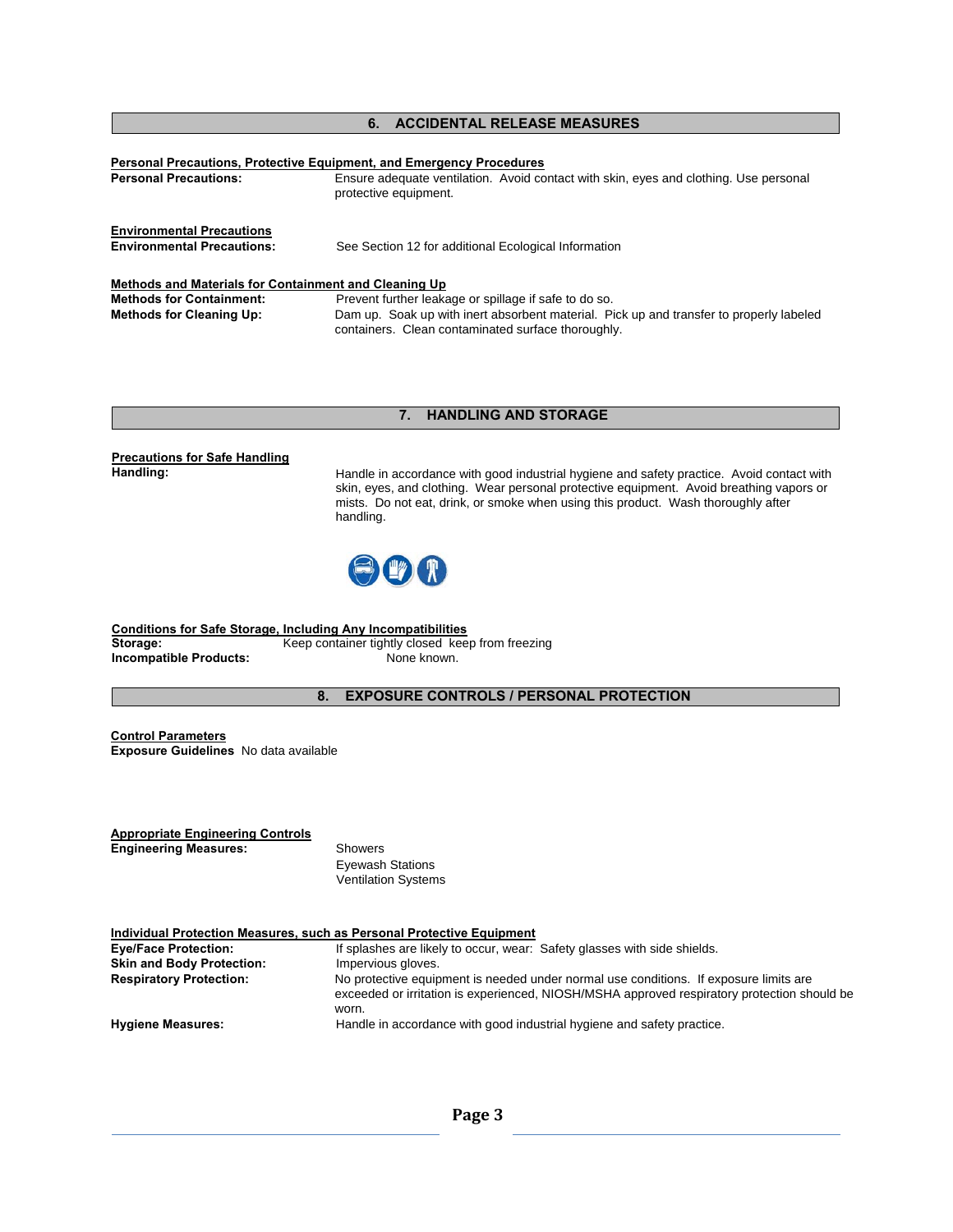## **9. PHYSICAL AND CHEMICAL PROPERTIES**

### **Information on Basic Physical and Chemical Properties**

**Physical State:** Liquid **Appearance:** Light Green

| Odor:                                                                                            | Mild                                                     |                                        | <b>Odor Threshold:</b> | No Information Available |
|--------------------------------------------------------------------------------------------------|----------------------------------------------------------|----------------------------------------|------------------------|--------------------------|
|                                                                                                  |                                                          | <b>Values</b>                          | <b>Remarks/Method</b>  |                          |
| <b>Property</b>                                                                                  |                                                          |                                        |                        |                          |
| рH                                                                                               |                                                          | $4.75 - 5.0$                           | None known             |                          |
| <b>Melting Point/Range</b>                                                                       |                                                          | No data available                      | None known             |                          |
| <b>Boiling Point/Boiling Range</b><br><b>Freezing Point</b>                                      |                                                          | 212° F 100° C<br>32°F 0° C             | None known             |                          |
| <b>Flash Point</b>                                                                               |                                                          | No data available                      | None known             |                          |
| <b>Evaporation Rate</b>                                                                          |                                                          | No data available                      | None known             |                          |
| Flammability (solid, gas)                                                                        |                                                          | No data available                      | None known             |                          |
| <b>Flammability Limits in Air</b><br><b>Upper flammability limit</b><br>Lower flammability limit |                                                          | No data available<br>No data available |                        |                          |
| <b>Vapor Pressure</b>                                                                            |                                                          | 0.6                                    | None known             |                          |
| <b>Vapor Density</b>                                                                             |                                                          | No data available                      | None known             |                          |
| <b>Specific Density</b>                                                                          |                                                          | 1.05 @ 77 F                            | None known             |                          |
| <b>Water Solubility</b><br>Specific Gravity (H2O=1)                                              |                                                          | Moderatly soluble<br>1.04              | None known             |                          |
| Solubility in other solvents                                                                     |                                                          | No data available                      | None known             |                          |
|                                                                                                  | Partition coefficient: n-octanol/water No data available |                                        | None known             |                          |
| <b>Autoignition Temperature</b>                                                                  |                                                          | No data available                      | None known             |                          |
| <b>Decomposition Temperature</b>                                                                 |                                                          | No data available                      | None known             |                          |
| <b>Viscosity</b>                                                                                 |                                                          | No data available                      | None known             |                          |
| <b>Flammable Properties</b>                                                                      |                                                          | Not Flammable                          |                        |                          |
| <b>Explosive Properties</b>                                                                      |                                                          | No data available                      |                        |                          |
| <b>Oxidizing Properties</b>                                                                      |                                                          | No data available                      |                        |                          |
| <b>VOC Content</b>                                                                               |                                                          | No data available                      |                        |                          |

## **10. STABILITY AND REACTIVITY**

| <b>Reactivity:</b>                                                       | No data available                                                                                                   |
|--------------------------------------------------------------------------|---------------------------------------------------------------------------------------------------------------------|
| <b>Chemical Stability:</b>                                               | Stable under recommended storage conditions.                                                                        |
| <b>Possibility of Hazardous Reactions:</b> None under normal processing. |                                                                                                                     |
| <b>Hazardous Polymerization:</b>                                         | Hazardous polymerization does not occur.                                                                            |
| <b>Conditions to Avoid:</b>                                              | None known                                                                                                          |
| Incompatible Materials:                                                  | None Known.                                                                                                         |
|                                                                          | Hazardous Decomposition Products: If stored and handled properly: None Known. At increased temperature: Acetic Acid |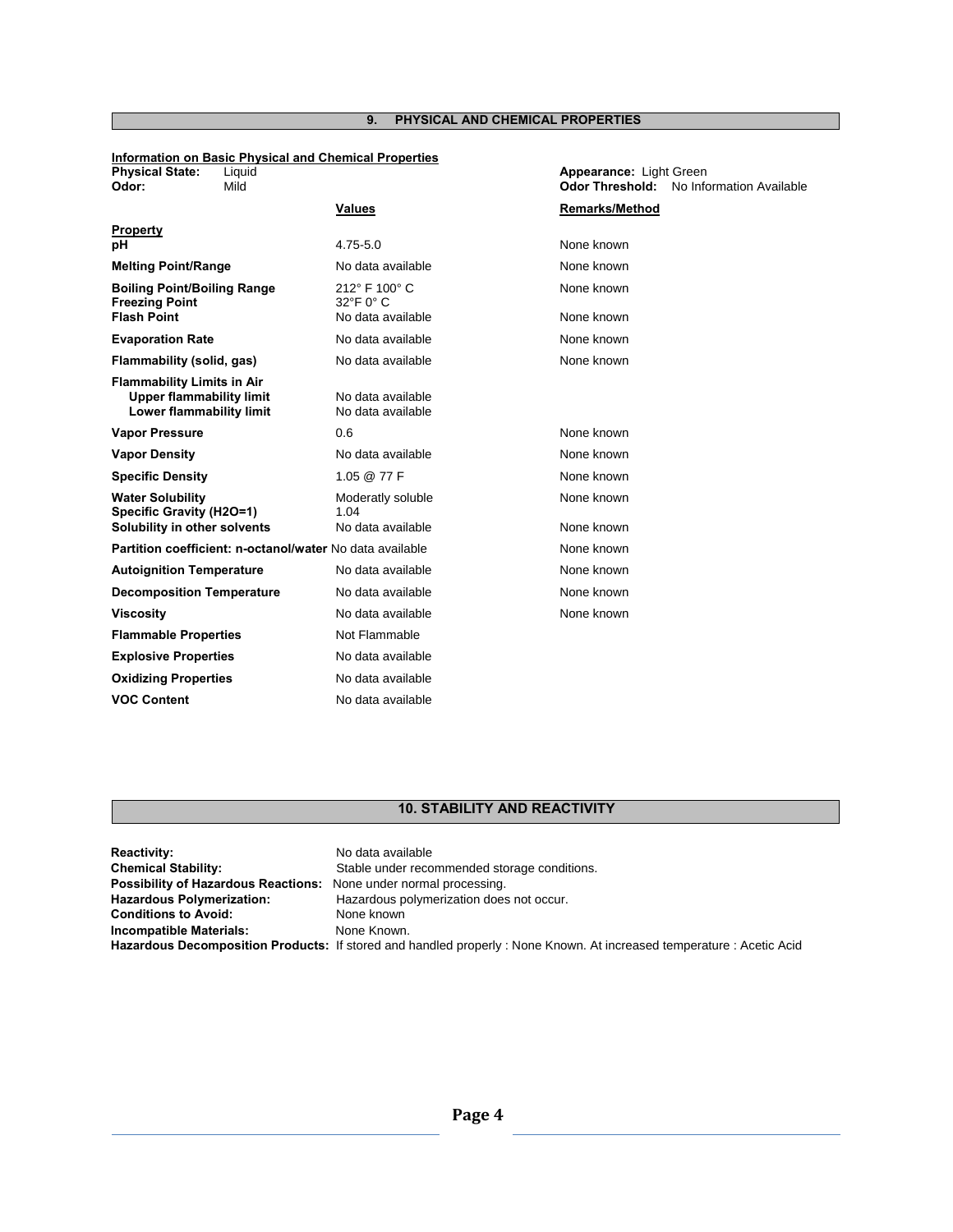## **11. TOXICOLOGICAL INFORMATION**

## **Information on Likely Routes of Exposure**

| <b>Product Information</b> |                                            |
|----------------------------|--------------------------------------------|
| Inhalation:                | May cause irritation of respiratory tract. |
| Eye Contact:               | Contact with eyes may cause irritation.    |
| <b>Skin Contact:</b>       | May cause irritation.                      |
| Ingestion:                 | Ingestion may cause stomach discomfort.    |

|                       | Symptoms Related to the Physical, Chemical, and Toxicological Characteristics            |
|-----------------------|------------------------------------------------------------------------------------------|
| Symptoms:             | No information available.                                                                |
|                       | Delayed and Immediate Effects and also Chronic Effects from Short and Long Term Exposure |
| Sensitization:        | No information available. Mutagenic                                                      |
| <b>Effects:</b>       | No information available. Carcinogenicity:<br>No.                                        |
| information available |                                                                                          |
|                       |                                                                                          |
|                       |                                                                                          |

| <b>Reproductive Toxicity:</b>    | No information available. |
|----------------------------------|---------------------------|
| <b>STOT - Single Exposure:</b>   | No information available. |
| <b>STOT - Repeated Exposure:</b> | No information available. |
| <b>Aspiration Hazard:</b>        | No information available. |

## **12. ECOLOGICAL INFORMATION**

#### **Ecotoxicity**

No expected damaging effects to aquatic organisms. According to current knowledge adverse effects on water purification plants are not expected.

| Seperation by flocculation is possible. | Persistence and Degradability: Polymer component not readily biodegradable. Elimination by absorption to activated sludge. |  |  |
|-----------------------------------------|----------------------------------------------------------------------------------------------------------------------------|--|--|
| <b>Bioaccumulation:</b>                 | No adverse effects expected.                                                                                               |  |  |
| <b>Other Adverse Effects:</b>           | None Known                                                                                                                 |  |  |
| <b>13. DISPOSAL CONSIDERATIONS</b>      |                                                                                                                            |  |  |

| <b>Waste Disposal Methods:</b> | This material, as supplied, is not a hazardous waste according to Federal regulations (40)<br>CFR 261). This material could become a hazardous waste if it is mixed with or otherwise<br>comes in contact with a hazardous waste, if chemical additions are made to this material,<br>or if the material is processed or otherwise altered. Consult 40 CFR 261 to determine<br>whether the altered material is a hazardous waste. Consult the appropriate state, regional,<br>or local regulations for additional requirements. |
|--------------------------------|---------------------------------------------------------------------------------------------------------------------------------------------------------------------------------------------------------------------------------------------------------------------------------------------------------------------------------------------------------------------------------------------------------------------------------------------------------------------------------------------------------------------------------|
| <b>Contaminated Packaging:</b> | Do not re-use empty containers.                                                                                                                                                                                                                                                                                                                                                                                                                                                                                                 |

## **14. TRANSPORTATION INFORMATION**

**DOT:** 

Not regulated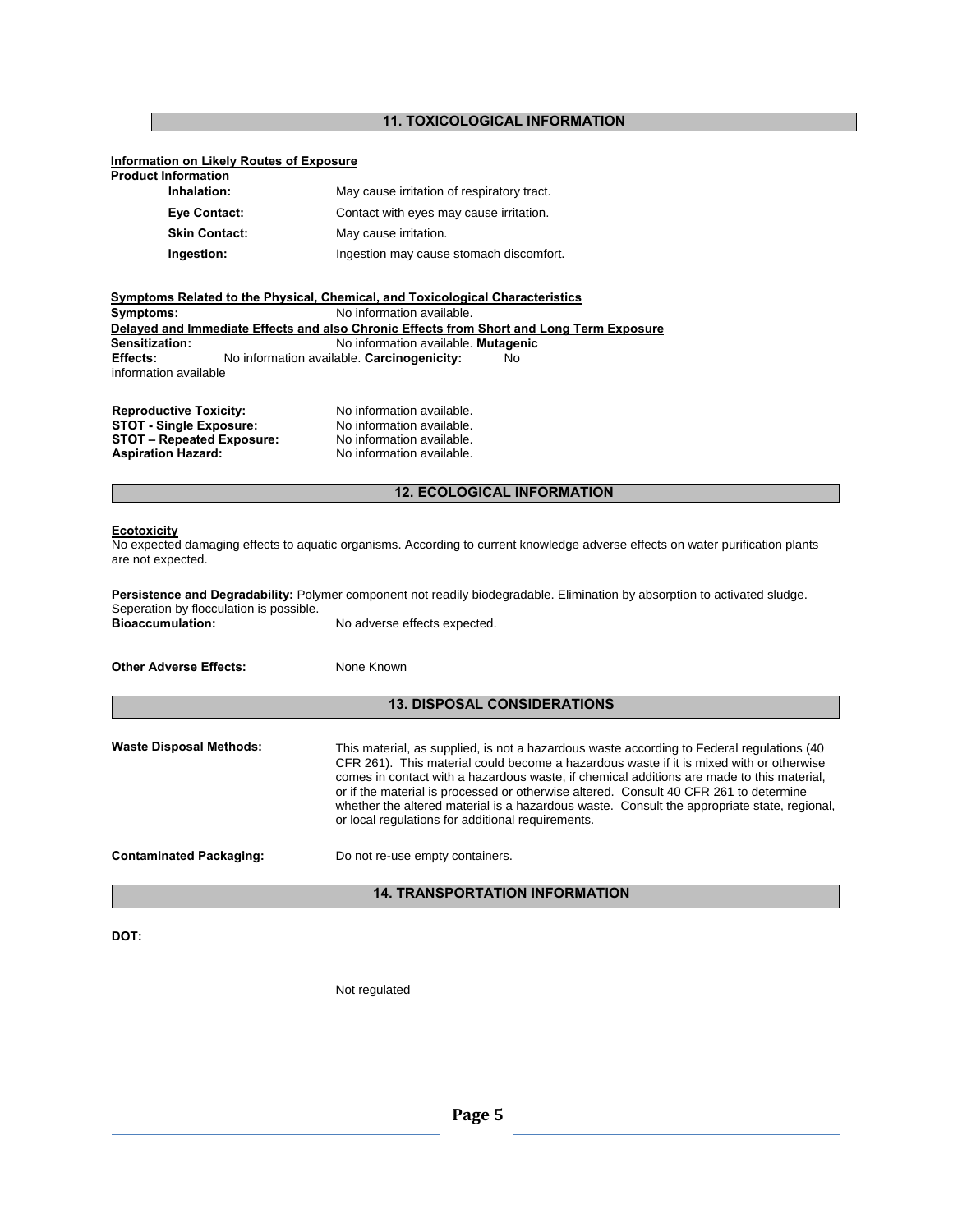#### **15. REGULATORY INFORMATION**

#### **International Inventories TSCA**

**–** Complies **DSL/NDSL –** Complies

#### **Legend**

**TSCA –** United States Toxic Substances Control Act Section 8(b) Inventory **DSL/NDSL –** Canadian Domestic Substances List/Non-Domestic Substances List

#### **U.S. Federal Regulations**

Section 313 of Title III of the Superfund Amendments and Reauthorization Act of 1986 (SARA). This product does not contain chemicals which are subject to the reporting requirements of the Act and Title 40 of the Code of Federal Regulations, Part 372:

|  | <b>SARA 311/312 Hazard Categories</b> |
|--|---------------------------------------|
|  |                                       |

| <b>Acute Health Hazard</b>               | N٥  |
|------------------------------------------|-----|
| <b>Chronic Health Hazard</b>             | No. |
| <b>Fire Hazard</b>                       | No. |
| <b>Sudden Release of Pressure Hazard</b> | No. |
| <b>Reactive Hazard</b>                   | No. |

#### **Clean Water Act**

This product does not contain any substances regulated as pollutants pursuant to the Clean Water Act (40 CFR 122.21 and 40 CFR 122.42).

## **CERCLA**

This material, as supplied, does not contain any substances regulated as hazardous substances under the Comprehensive Environmental Response Compensation and Liability Act (CERCLA) (40 CFR 302) or the Superfund Amendments and Reauthorization Act (SARA) (40 CFR 355). There may be specific requirements at the local, regional, or state level pertaining to releases of this material.

#### **U.S. State Regulations**

**California Proposition 65:** California Proposition 65 Carcinogens: 50-00-0m Formaldehyde, 75-07-0 Acetaldehyde California Proposition 65 Reproductive Toxins: 67-56-1 Methanol

| U.S. State Right-To-Know Regulations                                           |                              | Not applicable         |                           |                                                 |  |  |  |
|--------------------------------------------------------------------------------|------------------------------|------------------------|---------------------------|-------------------------------------------------|--|--|--|
| <b>U.S. EPA Label Information</b><br><b>EPA Pesticide Registration Number:</b> |                              | Not applicable         |                           |                                                 |  |  |  |
|                                                                                | <b>16. OTHER INFORMATION</b> |                        |                           |                                                 |  |  |  |
| <b>NFPA</b>                                                                    | Health Hazard: 1             | <b>Flammability: 0</b> | Instability: 0            | <b>Physical and</b><br><b>Chemical Hazards-</b> |  |  |  |
| <b>HMIS</b>                                                                    | <b>Health Hazard: 1</b>      | <b>Flammability: 1</b> | <b>Physical Hazard: 0</b> | Personal<br><b>Protection: X B</b>              |  |  |  |
| <b>Revision Date:</b>                                                          | 16-Feb-2016                  |                        |                           |                                                 |  |  |  |

**Revision Note:** Supersedes 12-Dec-2014